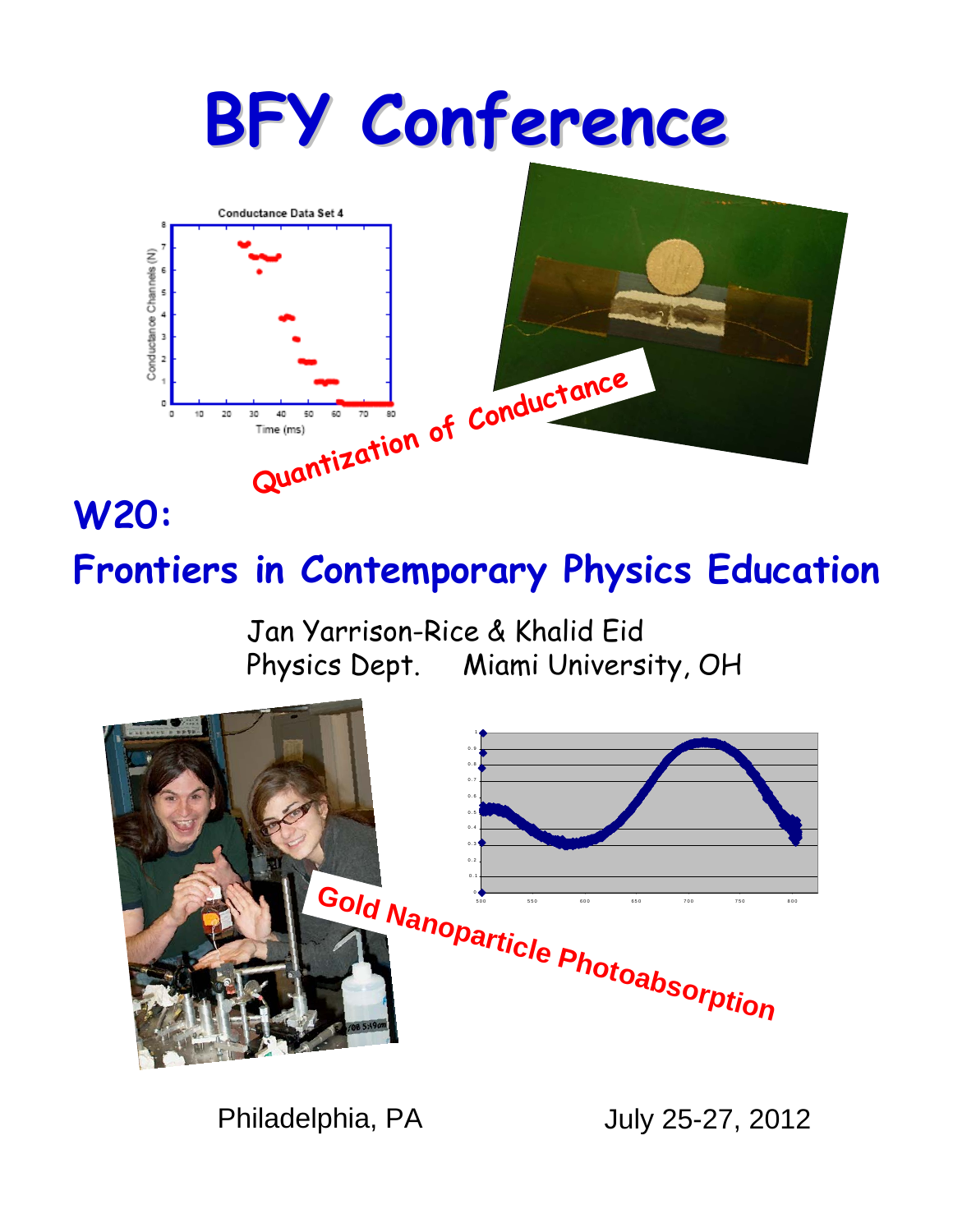**W20** (offered in rounds 1-3, 7-9)

## **Frontiers in Contemporary Physics Education: Gold Nanoparticle Photoabsorption & Quantization of Conductance Experiments**

*Jan Yarrison-Rice and Khalid Eid, Physics Department, Miami University*

#### **Abstract:**

This BFY workshop highlights the new pedagogical format of our sophomore Experimental Contemporary Physics course. We strive to provide a strong underlying core of experimental skills in modern topics and, at the same time, encourage students to join faculty research groups. We follow a physics research model using experiments that explore contemporary physical concepts from ongoing faculty research projects. The experimental format shows students "how physics research is actually conducted!" The two experiments we will highlight, 1) Optical characterization of Au nanoparticles, and 2) Quantization of Conductance, were developed as a direct result of the nanoscience and technology research the co-leaders conduct in their own laboratories. Using this basic curricular plan, the course maintains a truly contemporary nature, while providing an introduction to the concepts and instrumentation skills necessary for our students to begin physics research.

1) We explore how surface area, volume and shape change material behavior via optical spectroscopy of Au nanospheres and nanorods (NPs). White light induces a plasmon resonance in the metallic NPs which is measured spectrally. The transmission and scattering spectra of the Au NPs provide a measure how the spectral plasmon resonances reflect the particle morphology. The basic optical setup requires a fiberoptic light source and a reasonably inexpensive spectrometer, as plasmon resonances are quite broad. The excitation of charge carriers in a semiconducting nanowire is introduced next. Finally, both concepts are brought together by describing their application in a plasmon-enhanced nanowire-based biosensor. Students enjoy the visual nature of this experiment and the opportunity to align an optical system.

2) We demonstrate an extremely simple and inexpensive experiment to introduce atomic-scale confinement effects and particle-wave duality. A manual break junction in a gold wire is utilized to explore the quantization of the electrical conductance when the wire width is stretched to the atomic limit. A simple circuit reads the voltage across the break junction via LabView. Just before the wire breaks, the lateral confinement of the conduction electrons causes a step- wise increase in resistance with steps that depend on two fundamental constants of nature divided by an integer. This is due to the wave nature of the electrons that traverse the junction. This experiment is exciting for students because they can measure a complex idea like wave- particle duality with objects that they can "see."

In addition, we discuss how small adjustments make the experiments appropriate for more advanced students.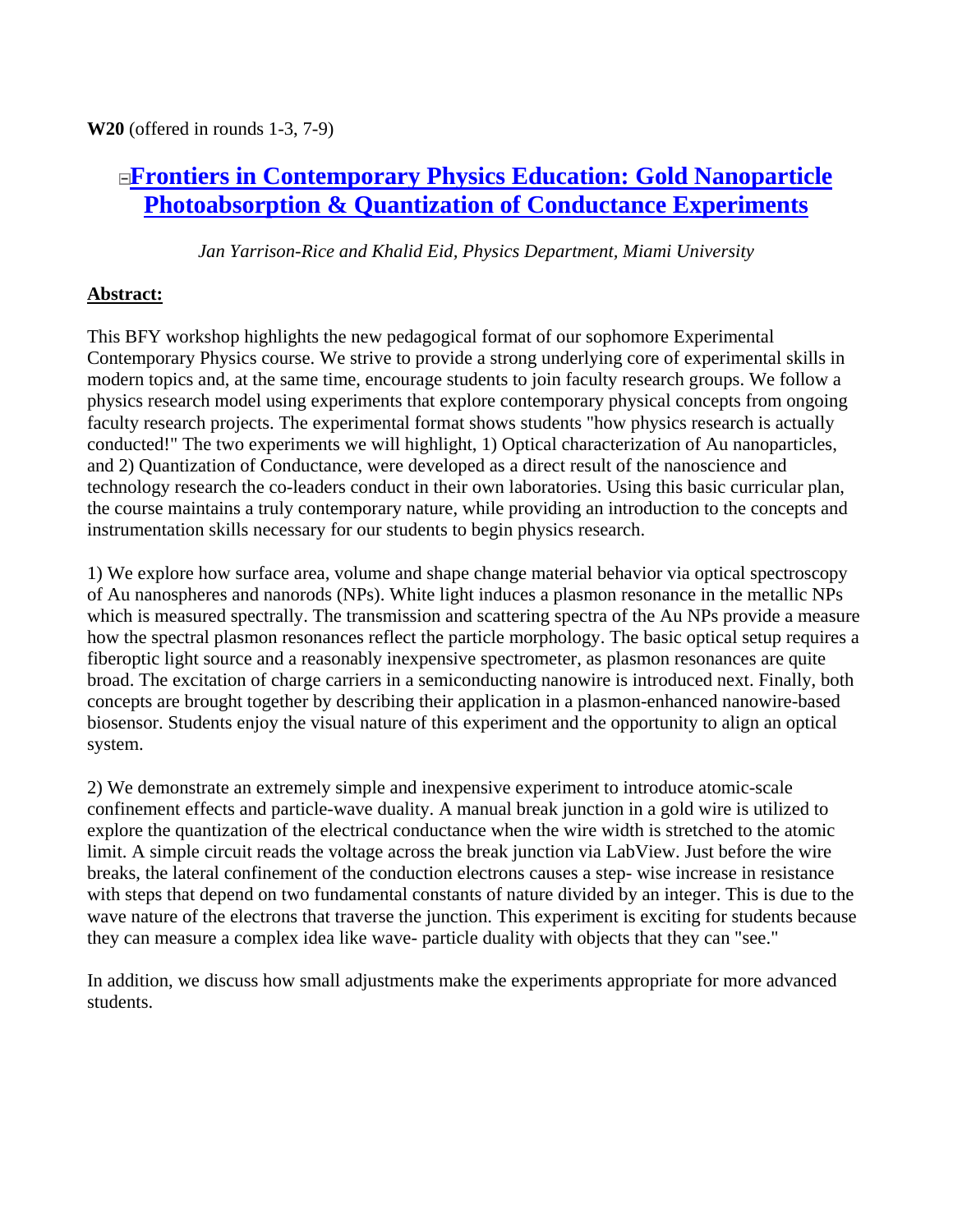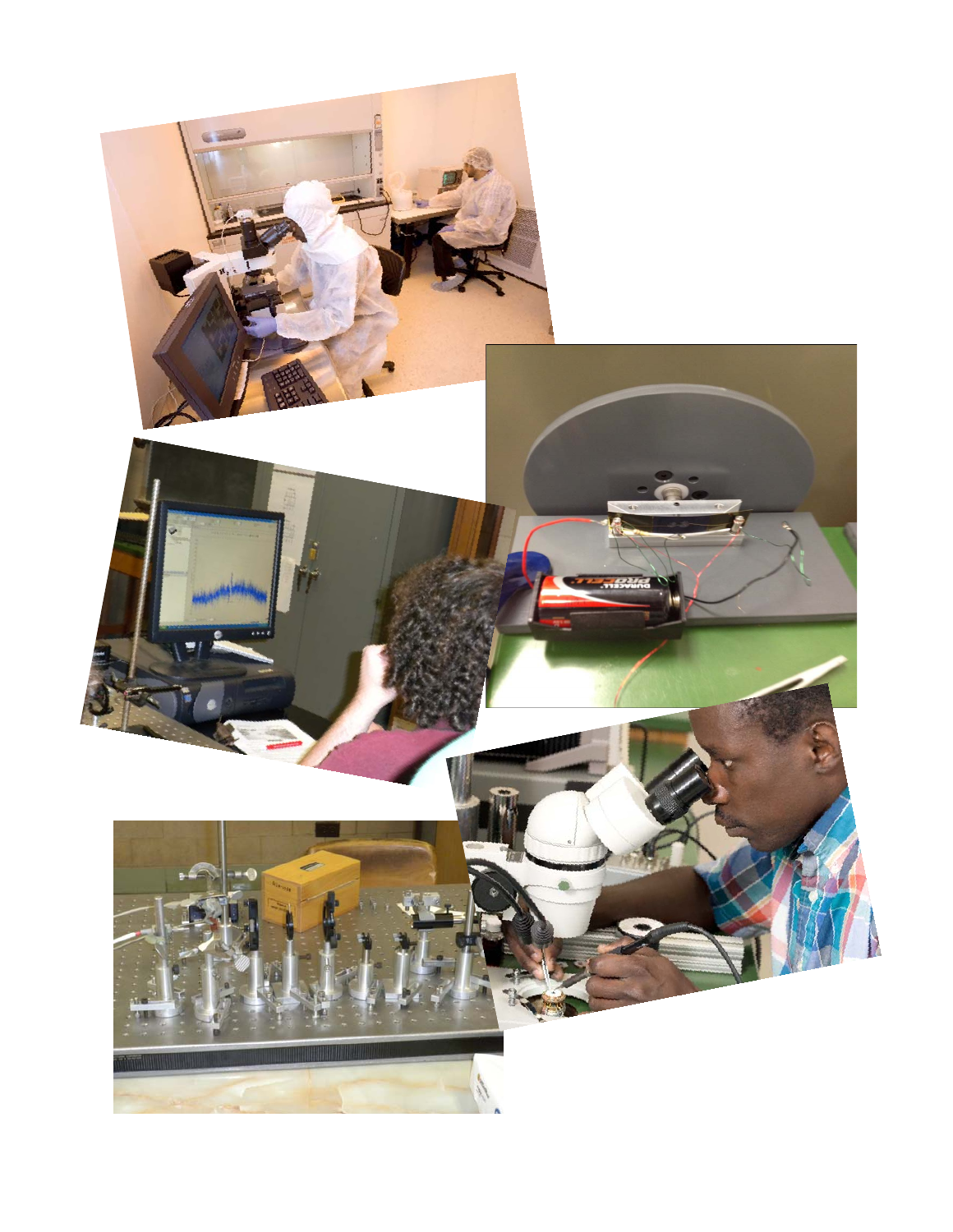# **COURSE LOGISTICS**

# **Phy 293: Frontiers in Experimental Contemporary Physics**

(An experimental Physics laboratory course for students completing the 180s courses)

#### **Jan Yarrison-Rice & Khalid Eid**

Two faculty members with experimental research foci co-teach Phy293 for 2<sup>nd</sup> Year Undergraduates. This course is the experimental equivalent of the Modern Physics Lecture Course which focuses on the early underpinnings of quantum mechanics and associated theory.

At Miami University Physics Department, we generally have between 25-35 second year students, so the laboratory course has to be designed to handle these large numbers. This is done by providing a 70 minute class period on a Monday with ~15-20 minutes for post-lab questions and analysis discussions (from previous week's lab), and ~50 minutes for a pre-lab lecture for the experiment coming up that week. Then we break the group into 3 lab sections of ~10 students which meet for 2 hours on Wednesday and Thursday on the experiment being conducted each week. This allows students to work in groups of 2-3 depending on the lab. We use two faculty members to divide the teaching load.

Jan Y-R usually leads the post-lab discussions and gives the pre-lab lecture before the next lab, however both instructors come to the lecture to be involved in the students' discussions. Then the lecturer teaches 1 lab section and the co-instructor teaches the remaining 2 lab sections. Two graduate students are assigned as TAs to assist in experimental setups, to be part of a two-person instruction team for each lab section, and then to grade the pre-lab and subsequent lab reports. From the 2<sup>nd</sup> year onward, all undergraduate labs are taught by faculty members and depending on the class size, experimental complexity, etc. may have a graduate student assigned to assist in different ways. We make a strong commitment to having our students be guided by faculty members throughout their undergraduate careers at Miami.

Undergraduate students are an important part of each Miami Physics faculty research group. While some students begin doing research in their first year, it is more common for students to join a research lab in their second year. Thus, Phy293 has an additional goal besides teaching the fundamental experiments in Contemporary Physics – the goal of introducing students to some of the experimental instruments, techniques & analysis approaches, to research protocol, and to experiments that relate to the work being conducted by each faculty member.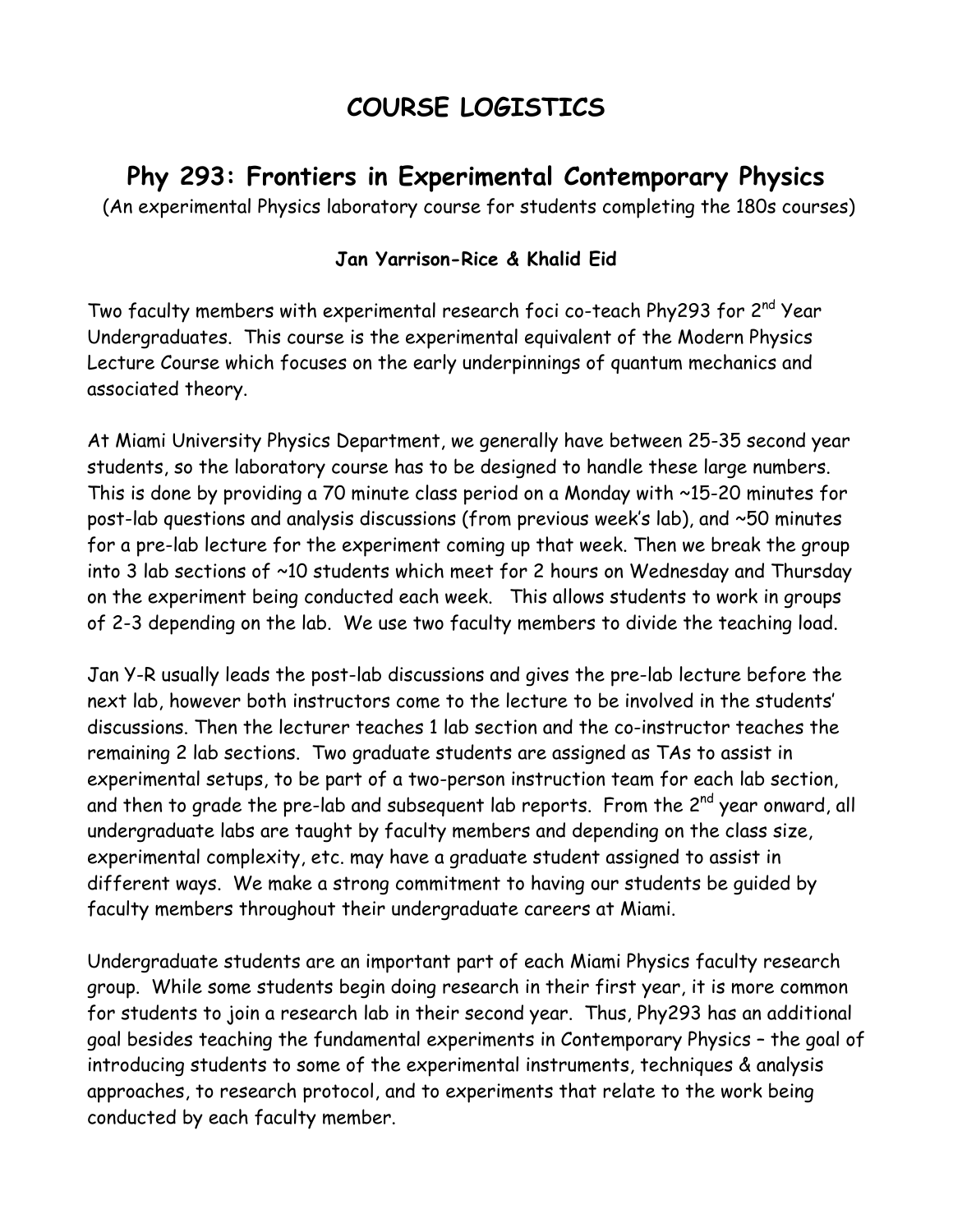# **COURSE SYLLABUS**

# **Phy 293: Frontiers in Contemporary Experimental Physics**

(An experimental Physics laboratory course for students completing the 180s courses)

# **Fall 2012**

| Instructors: | Dr. Khalid Eid   | Dr. Jan Yarrison-Rice |
|--------------|------------------|-----------------------|
| Office:      | Rm. 35           | Rm. 21                |
| Email:       | eidkf@muohio.edu | yarrisjm@muohio.edu   |
| Phone:       | 9-1933           | 9-1862                |

#### **Welcome to Physics 293 !**

 This course is a 2 Credit Hour experimental contemporary physics course which includes 1 hour of lecture each week and a 2 hour laboratory section. Although it is related to the Physics 294 course you are taking, it is an independent course which focuses on learning contemporary physics like it is learned in experimental research laboratories. History tells us that many new physics ideas were first explored in the laboratory, and then modeled by theorists. At other times, theorists predict certain behaviors for physical systems which are then confirmed experimentally. It often depends on the "state-of-the-art" for each branch – meaning when do bright minds find the right tools to study particular physics questions. Are the latest theoretical constructs and methodologies ready to explore an idea? Is there sufficient computational speed, memory, etc approach the problem? Or Are experimental instruments developed to such a stage that they can be used to investigate the physics behind a new thought or observation? Is it possible to design, fabricate, and or put together new samples, devices, or full experimental set-ups at this time? Do they have they have the resolution, the signal strength, the analysis capabilities to understand new results?

 Physics 293 uses the laboratory environment to explore modern physics. Physics 291 and 286 approach modern physics and computational physics from a theoretical viewpoiont. In this class, we provide an opportunity for you to conduct a series of experiments that contain a mix of fundamental twentieth-century ideas beginning with quantum mechanics, to recent twenty-first century physics. Questions being asked in research labs across the world right now!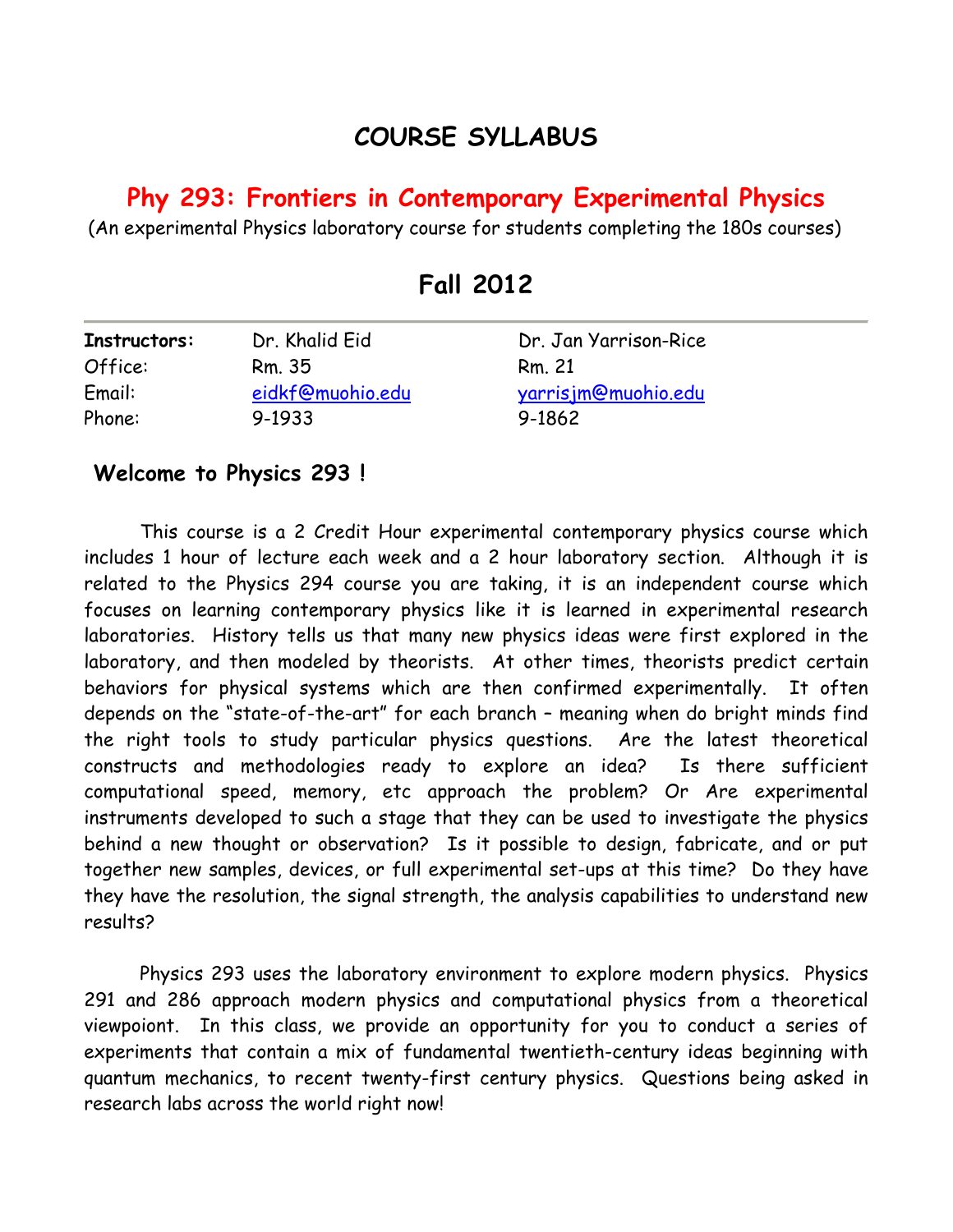## **Introduction to Phy293:**

 The course, Phy293: Contemporary Experimental Physics Lab, is an independent laboratory course which follows the first-year Introductory University Physics course. In that course you already have received an introduction to some of the fundamental ideas used in twentieth-century physics, including quantum mechanics, statistical physics, and relativity. Phy291: Contemporary Physics focuses on physics in the past 100 years, but from a theoretical viewpoint. Our objective for Phy293 in this term is to develop and apply these ideas in an experimental setting; to help you gain experimental skills that will be useful for advanced lab courses, but also skills that are particularly usesful in the different research labs at Miami. Therefore, the emphasis will be on learning modern physics topics while developing strong experimental capabilities such as knowledge of techniques, instrumentation, data analysis and drawing reasoned conclusions.

In order to appreciate the *significance* of the new results, we need some more physics "language," part of which will be supplied through Physics 291, and part in the laboratory. You will gain an experimental understanding for ideas in quantum mechanics, atomic and solid state physics, and nuclear physics. The ideas presented are chosen with the goal of understanding specific recent research being conducted in faculty research labs.

 The Experimental Physics Fundamentals in Physics 293 include 1) quantization of atoms and molecules, 2) behavoirs of atoms, molecules and solids, 3) how quantum effects are used in characterizing materials and devices, 4) when to use VIS-NIR light, xrays or gamma rays, or electrons to study materials and how they are applied in various research situations from spectrocsopy to ceramic strengths and medical applications to nanophysics, 4) electric & magnetic materials, as well as insights into nuclear structure.

The research techniques on which we will focus are

- **Spectroscopic Techniques for Gaseous and Solid Samples**
- **Characterization Techniques for Various Samples**
- **Other Quantized Systems in Electronic, Magnetic & Nuclear Physics**

The samples you investigate will come from a variety of sources reflecting faculty research areas: gases, molecules, biosamples, nanosamples, semiconductors and magnetic samples.

**Because YOU asked for it! ……….**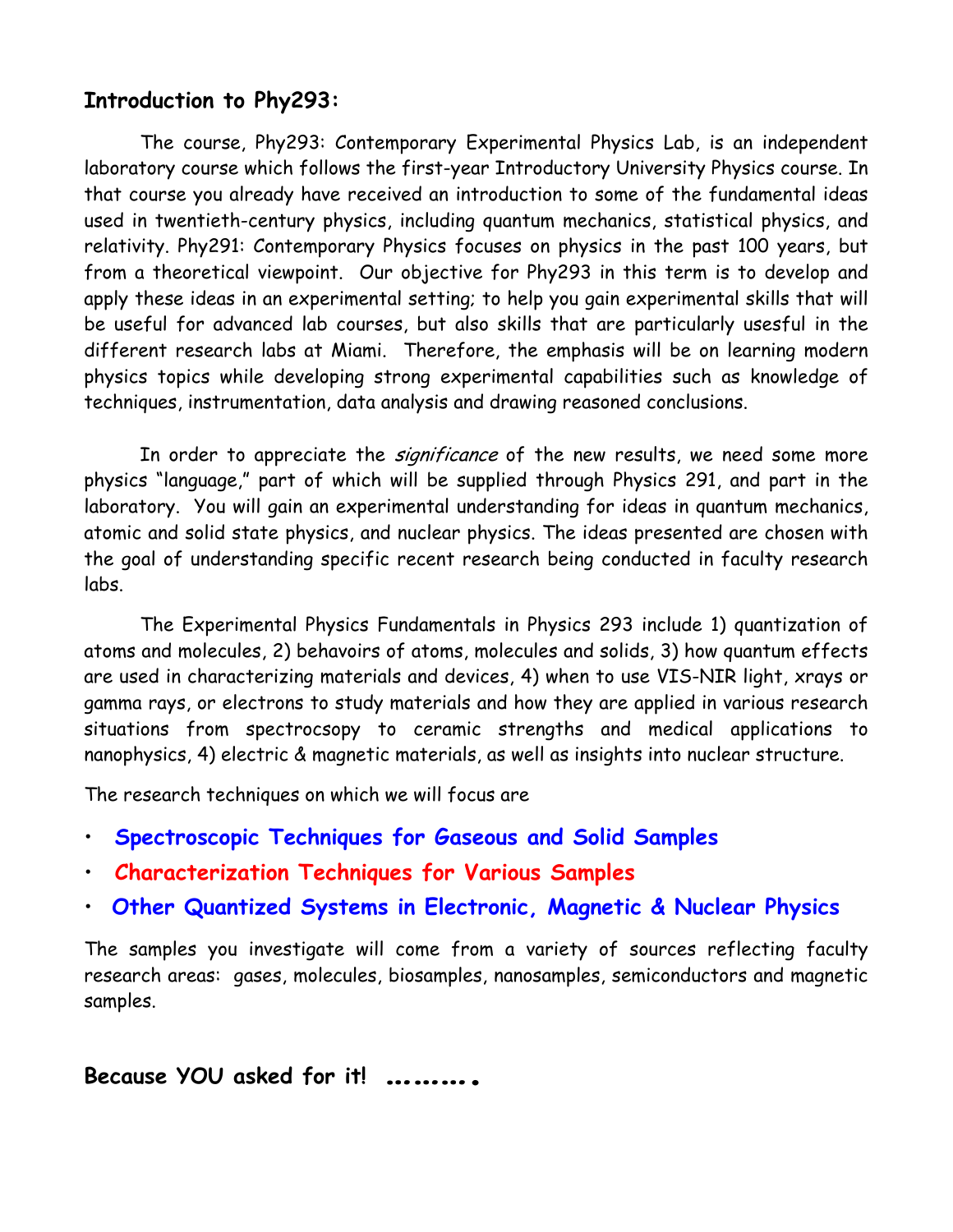As a result of student input from the past few years, we have created a general approach to Physics 293 that mimics how experimental research is conducted by physicists across the world. Our goals include providing you with specific research and analysis skills, as well as reporting skills; what some might call critical thinking skills. You will do background reading via journal articles related to the research topic. We will provide more time for you to work with, think about, analyze and reach conclusions about the experiments you run, and we have you conduct fewer experiments throughout the course to enable this process. We will focus on the physics questions being investigated, equipment/detection systems, and their use in several different types of experiments. You will have time each week during lecture to discuss questions which arise after you have left the lab, so that you gain a fuller understanding of the work you are doing.

#### **The Importance of Communication:**

 Finally, you will present your research results to your lab section at the conclusion of each group of experiments in the form of a group PPT presentation like at a conference, and the next week with a lab write-up which is similar to a research journal article (but with more of the "gritty" details that a real manuscript would not contain, so we can check your understanding of the fundamental physics behind your experiments.) After all, the ability to effectively communicate about your work is an essential skill in any career you may ultimately choose.

 In Physics 293, you must be comfortable describing your experimental procedure, analysis, results and conclusions, both verbally and in writing. Being a scientist, does not mean hiding in a laboratory or behind a computer all the time !! Communication skills are important for all physicists – Otherwise, how would you become well-known in your area of expertise? You will be speaking or writing to clients, other scientists, or the public. You will need to seek funding for your new projects, even in the private and government sector. You will use these skills if you are a lobbyist, a lawyer, a doctor, a physicist, an engineer, a teacher, or a technical writer. So, communication of ideas and results is an integral part of the scientific process, just as having a new question to probe or knowing the background literature (research already done in the area), or actually conducting the experiment and analyzing your results. Physics encompasses all these skill areas.

This course is structured to provide you with the opportunity to experience experimental physics research through the way we group experiments and have you prepare for, run, and then report on the different experiments. We will have the experiments set-up for you, as the time required for this additional step is too long for the scope of this 2 credit hour class. Your job is to understand how the instruments work and the best way to run your experiment for the cleanest, reliable data.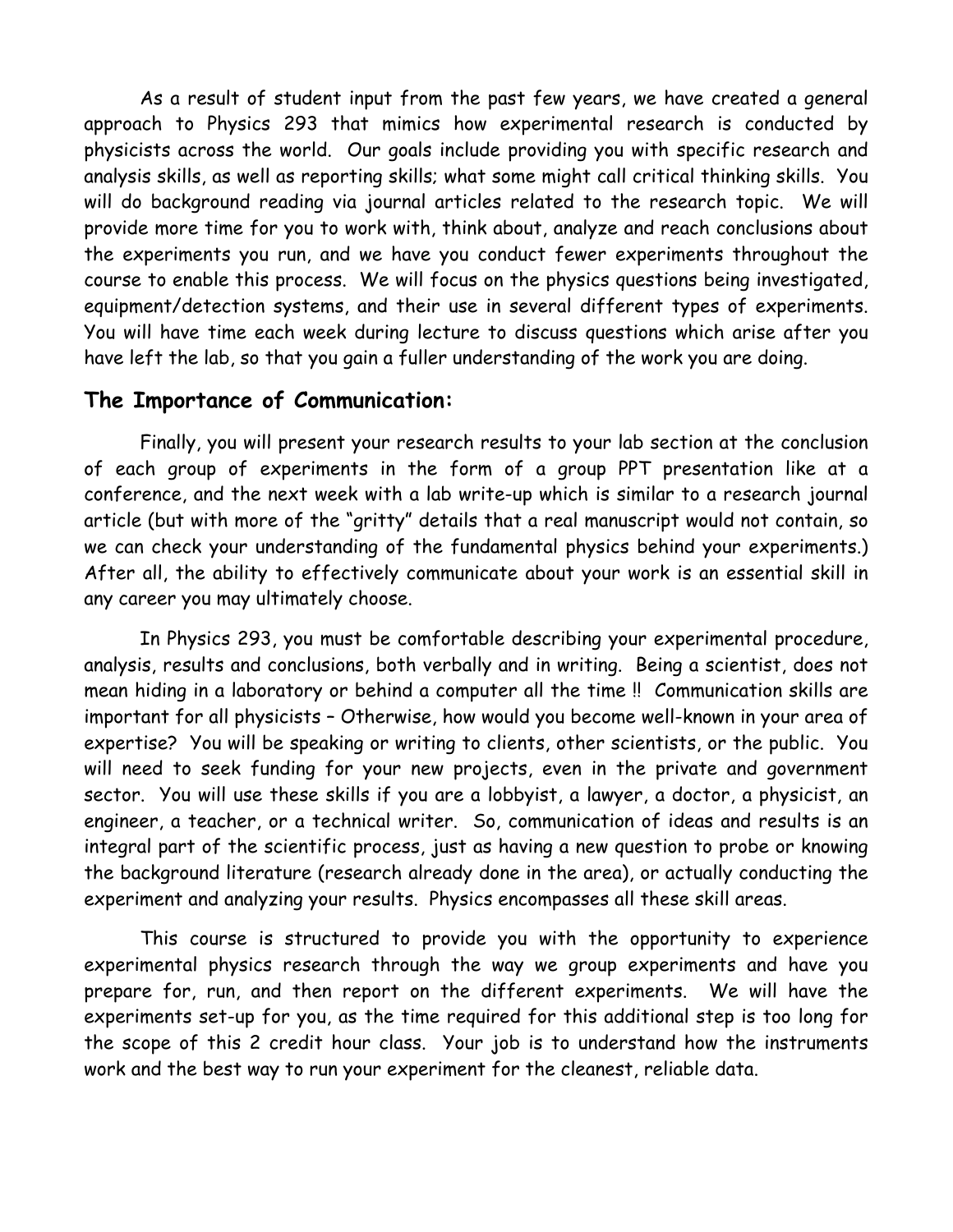# **Research Opportunities at Miami will be Highlighted througout Physics 293**

 Remember, Physics 293 is an experimenatl laboratory course, used to introduce contemporary physics topics, as well as to teach some of the skills necessary for conducting research in those fields. The Miami Physics website has links to each faculty member's basic research information, although these are not always completely current. (http://www.muphysics.org/) Physics 293 will provide a "starter" set of skills for being able to do research in faculty research labs. Some of you may already have started working for a faculty member, but those of you who have not, should consider approaching different faculty and joining a research group.

## **General Format of Course:**

- Each week, you will read literature or other background information on the upcoming experimental area
- The first week of the experimental area will introduce the basic physics and allow you time to learn about the equipment/detection system to be used
- Three related experiments will then be conducted in next three weeks
- You are to focus on data analysis and utilization of your understanding of equipment, experimental techniques and/or detection for best analysis and realiable conclusions
- The final week, groups from each lab section attend a "conference" to present PPT based talks on one of the experiments from the collection in the three main areas. – you will provide some background/reasoning behind taking such measurements, the experimental technique (its calibration/resolution/limitations/inherent errors), your data, description of the analysis, graphs/tables/images which result from the analysis and lastly your conclusions. The rest of the lab group will ask questions for you to answer. We will discuss each experiment and the results as a group.
- Following the PPT presentation, you will edit your full lab report utilizing the discussions from your talk to complete a journal style report to hand in the next week.
- This will complete the "representative" research process

For each of the three different techniques or foci listed above, we will complete this full process.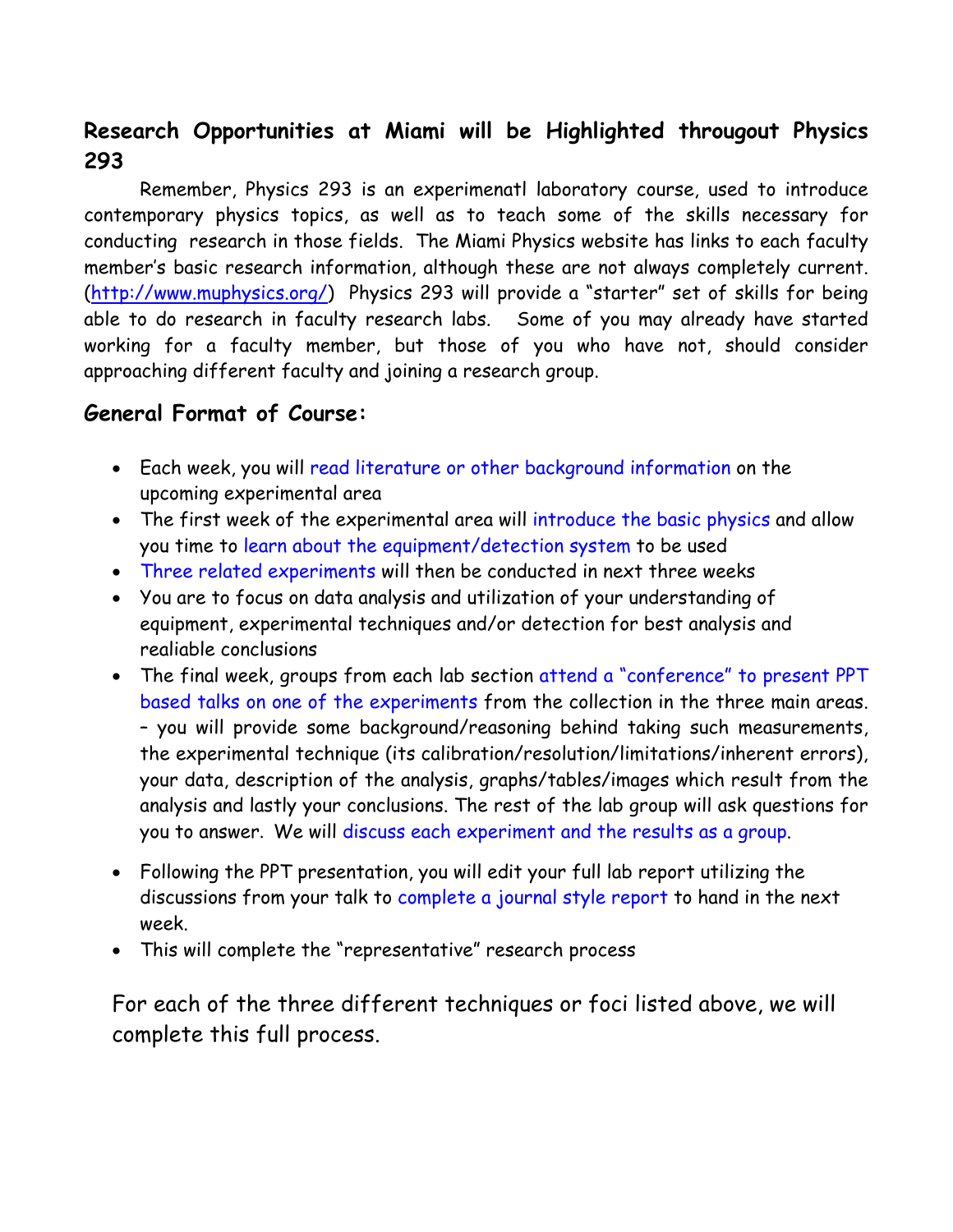Thus,

## **Grading:**

- Each week pre-lab assignment: 10 pts each
- Lab manual to keep data in  $\rightarrow$  checked for content before leaving lab
- Spreadsheet analysis with initial analysis each week 25 pts each
- 3 PPT presentations of your experiment the week before the full report is due

50 pts each

• 3 groups of three experiments  $\rightarrow$  3 Full Reports 100 pts each

## **Pre-Lab Assignment – Handed in at Lecture**

- Articles and/or individual pre-lab assignments will be posted on Niihka under the Resources section of the website menu.
- Read the article, analyze, hand in at lab lecture each week.

For Article Analysis include the following:

- Full citation of article: "Article Title," Authors names (First Initial. Last name), Journal Title, Vol. # (**59**) in bold, Inclusive pagination (133-135 or article # 12245[1-3]) (Year).
- Bullet points of Main Points of Article (phrases are good)
- Copy of Figure you find most interesting
- Description of figure (again bullet points), information found there, and conclusions it leads you to
- Conclusions from article

Other assignments will have directions independently provided, but will still be worth 10 pts each.

## **Before Upcoming Experiment's Lecture:**

 Everyone will have time to ask questions and discuss the experiment that they will have to hand in as a Weekly Lab Report ~15-20 min.

## **Weekly Experiment Lecture:**

 After discussions on past week's experiment, then the new experiments are introduced – some basic theory, description of experimental technique and analysis, and identification of possible trouble spots.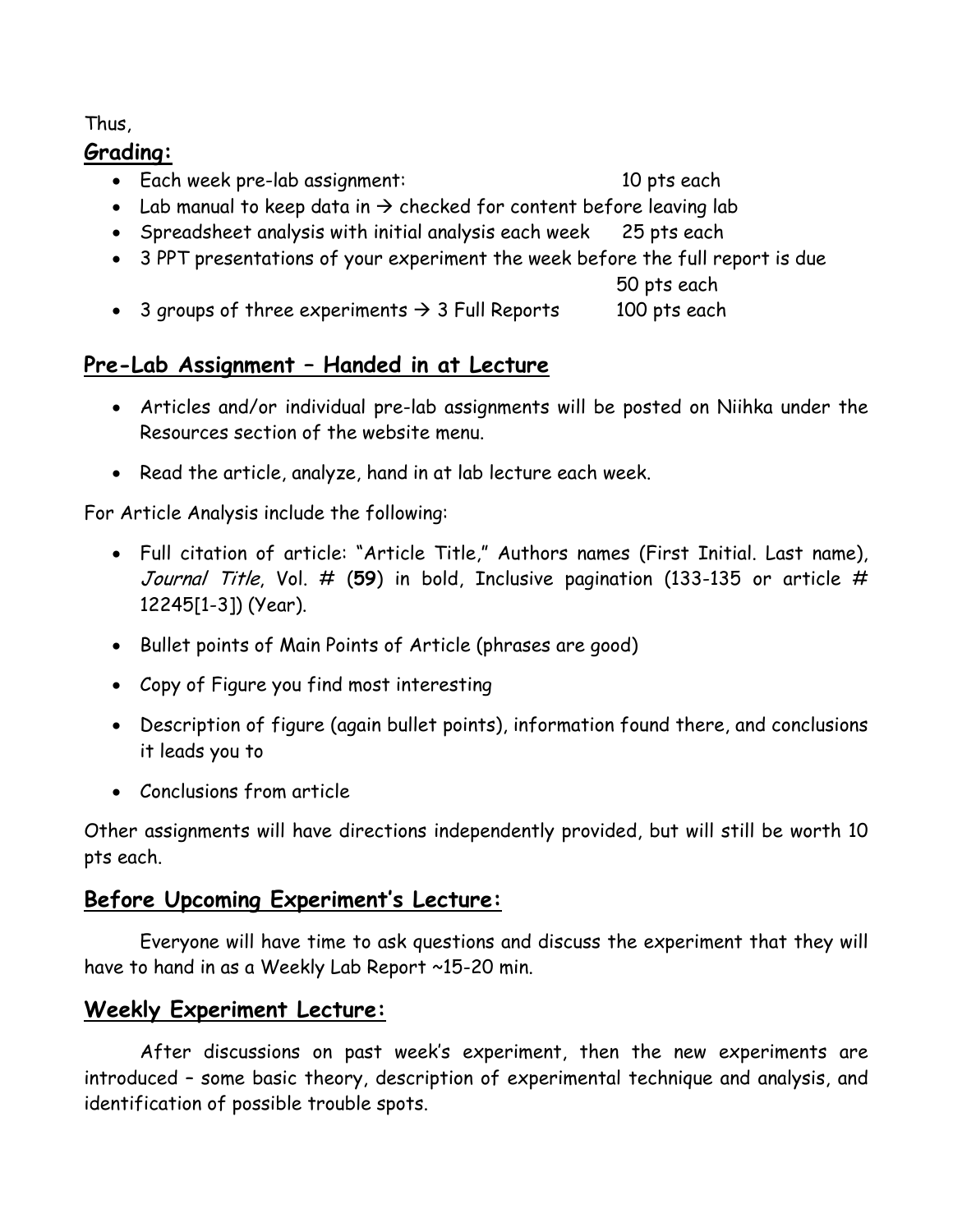# **Come to Lab having READ the Experiment for the Week in ADVANCE in order to Conduct your Experiment in a TIMELY Manner !!**

## **Weekly Lab Reports: In bullet or outline form**

- Data Graphs, Spectra, Images, etc.
- Spreadsheet with calculations, graphs of data (if needed)
- Sample hand calculations and other analysis
- Discussion of resolution, error, and how results are affected
- Conclusions you have drawn

# **PPT Presentations: Done by groups in Conference Style Format**

- Should include information from your weekly lab report including answers to questions given to you in the lab manual.
- Each person in the group should provide input to the presentation
- Each person in the group will present part of the PPT
- Each person will entertain questions from the rest of the class and instructors.
- Presentations should be ~15 min. long and include references.
- Any figures from articles or the lab manual must be referenced.

# **Full Lab Reports**

 Your written report is to summarize your work in the lab and present the results in clear form emphasizing their significance. Your report is expected to adopt the following standard format, and to be written in a clear and concise manner. In each group of experiments, a single lab report will be written based on the first lab your group works upon.

#### Report Contents based on Physical Review Journal:

1. Title Page

 Title of experiment, your name and the name(s) of your lab partner(s), and an abstract giving a brief (less than 100 words) summary of the experiment and the results.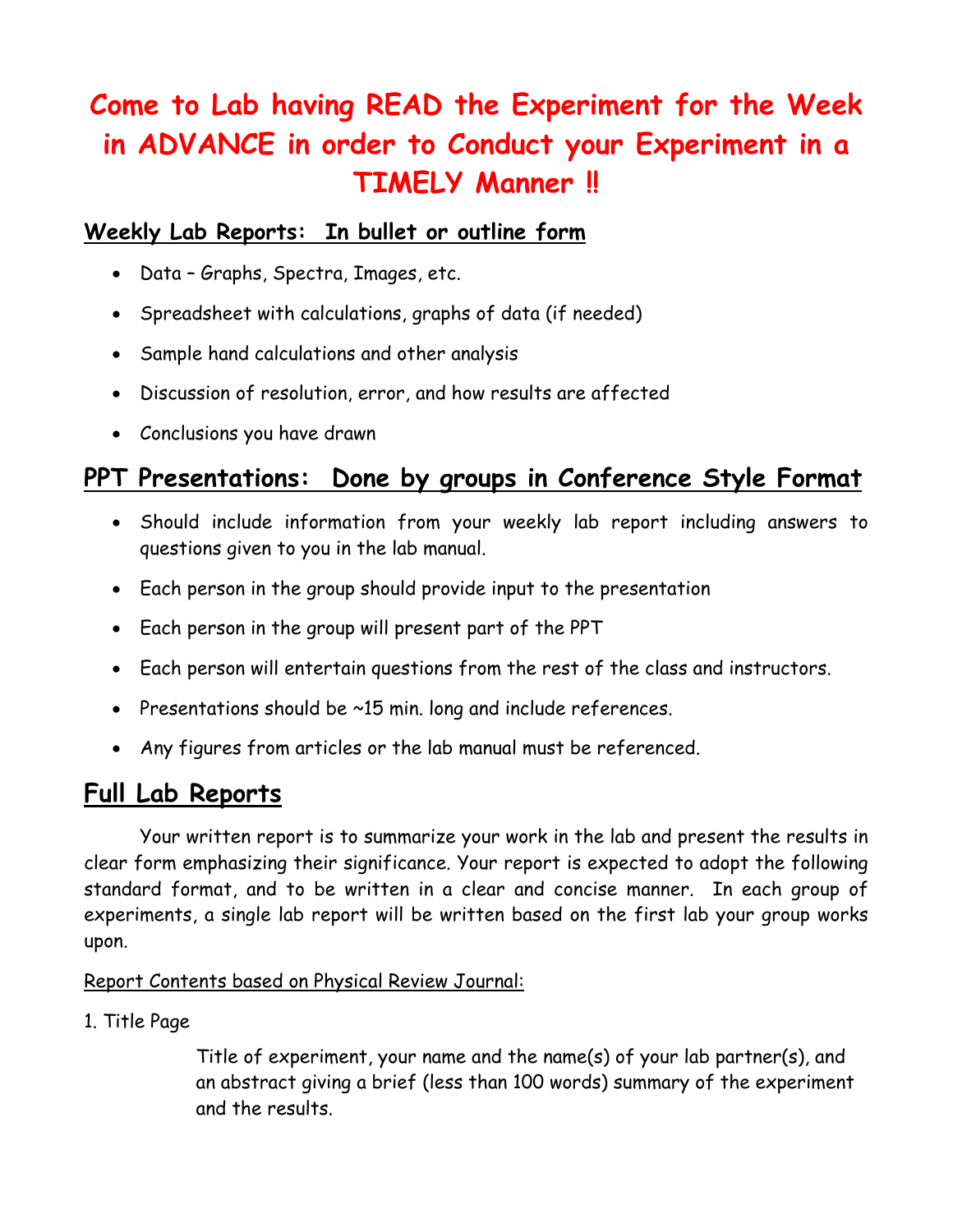#### 2. Introduction

 This part contains a general introduction to the topic and background information from articles, your book, or other readings/websites. You should explain the significance of the experimental problem and put it in context.

3. Experimental Set-Up & Procedure

 A brief description or outline of the experimental system with experimental steps and techniques used. The system's calibration, resolution, or other information which will be important to know when analyzing data should be provided in this section.

- 4. Data Presentation of your experimental data and results in a way that helps the reader understand. Most of the time you will present data in form of a graph or a table. When the result is in form of a spectrum, a copy or computer printout should be included. You are expected to provide and justify an estimate of experimental uncertainty ("error bars") in your results.
- 5. Analysis and Discussion of Data

 Explanation of your interpretation and a discussion of the significance of the results. You should consider your system's limitations, any errors that you noted while taking data, and any important information which assists in interpreting the data in your report.

#### 6. Conclusion

 A conclusion should be written for each report in which you restate the important findings of your experiment and discuss how the results inform you on the general topic of your study section. You might also suggest other directions one might take if there were more time, or things you would have done differently to positively affect the results.

**Now let's go explore the experimental contemporary physics world !**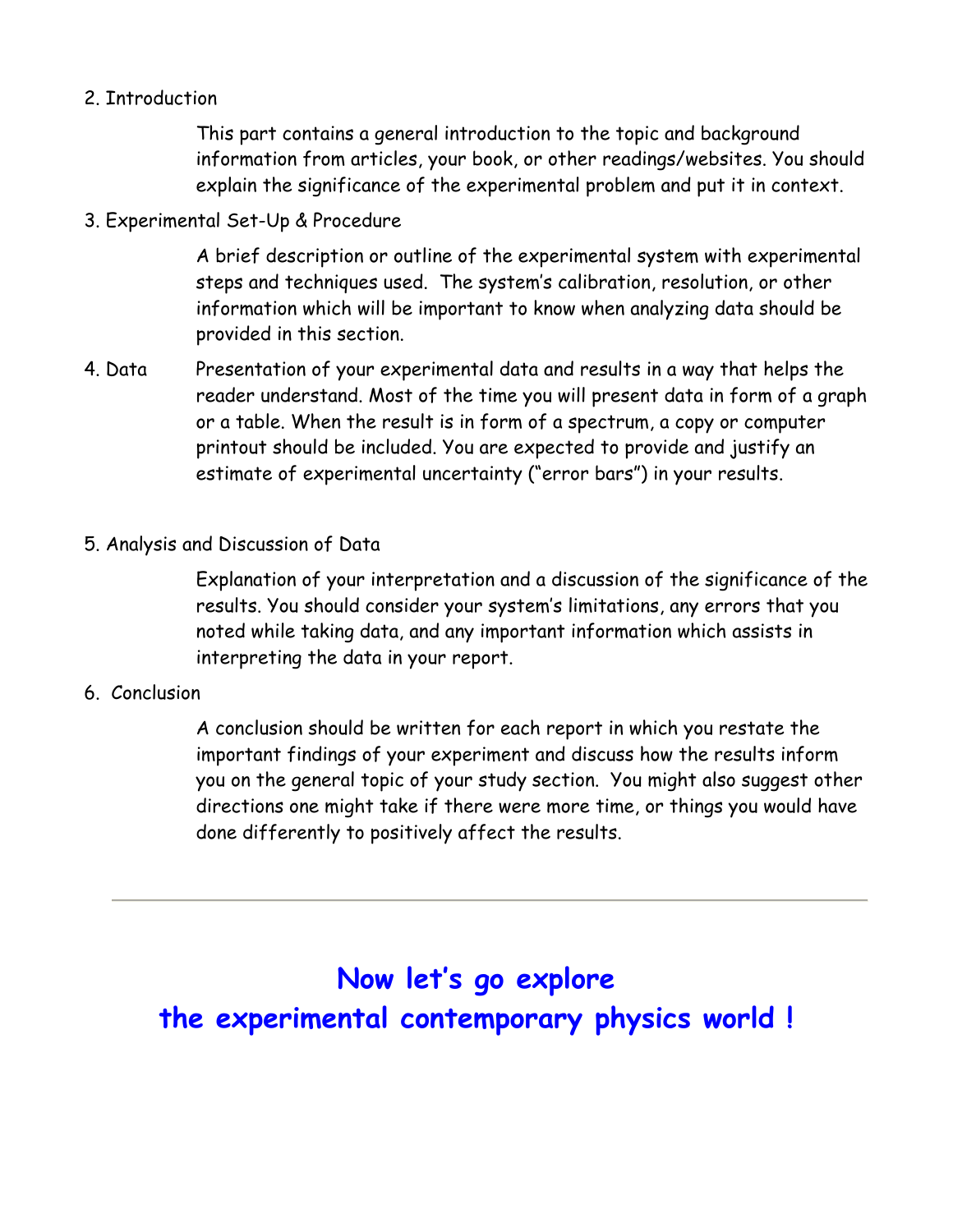**Experiment 1: Critical Thinking, Plagiarism, Graphing and Error Analysis**  Jennifer Blue's Research in Physics Education

First Experimental Focus: **Spectroscopic Techniques for Gaseous and Solid Samples**

**Experiment 2: Introduction to Spectrometers -- the Hydrogen Balmer Series**

**Experiments 3-5: D-Lines of Alkalai Atoms, Magnetic Fields & Stellar Spectra, Laser Induced Flourescence (LIF) & Saturated Absorption in Iodine, & Absorption and Scattering of Au Nanoparticles** 

 Theorists: Steven Alexander, James Clemens, & Perry Rice; Experimentalists: Burcin Bayram, Samir Bali, Jan Yarrison-Rice

**PPT Presentation by Lab Groups & Individual Journal-style Full Lab Reports** 

Second Focus: **Characterization Techniques for Various Samples** 

**Experiment 6: Activities on how AFM, STM, TEM & Xray Diffraction work** 

**Experiments 7-9: AFM of Target and Microcircuit Sample, STM of Graphite and DNA Molecule, and X-ray Spectra of Cubic solids & Study of Medical Xrays** 

 Experimentalists: Herbert Jaeger, Paul Urayama, Khalid Eid, Michael Pechan, & Jan Yarrison-Rice

**PPT Presentation by Lab Groups & Individual Journal-style Full Lab Reports** 

Third Focus: **Other Quantized Systems in Electronic, Magnetic & Nuclear Physics** 

#### **Experiments 10-12: Magnetic Thin Films, Quantization of Nuclear Energy States, & Quantization of Electronic Current**

Experimentalists: Herbert Jaeger, Michael Pechan, & Khalid Eid

#### **PPT Presentation by Lab Groups & Individual Journal-style Full Lab Reports**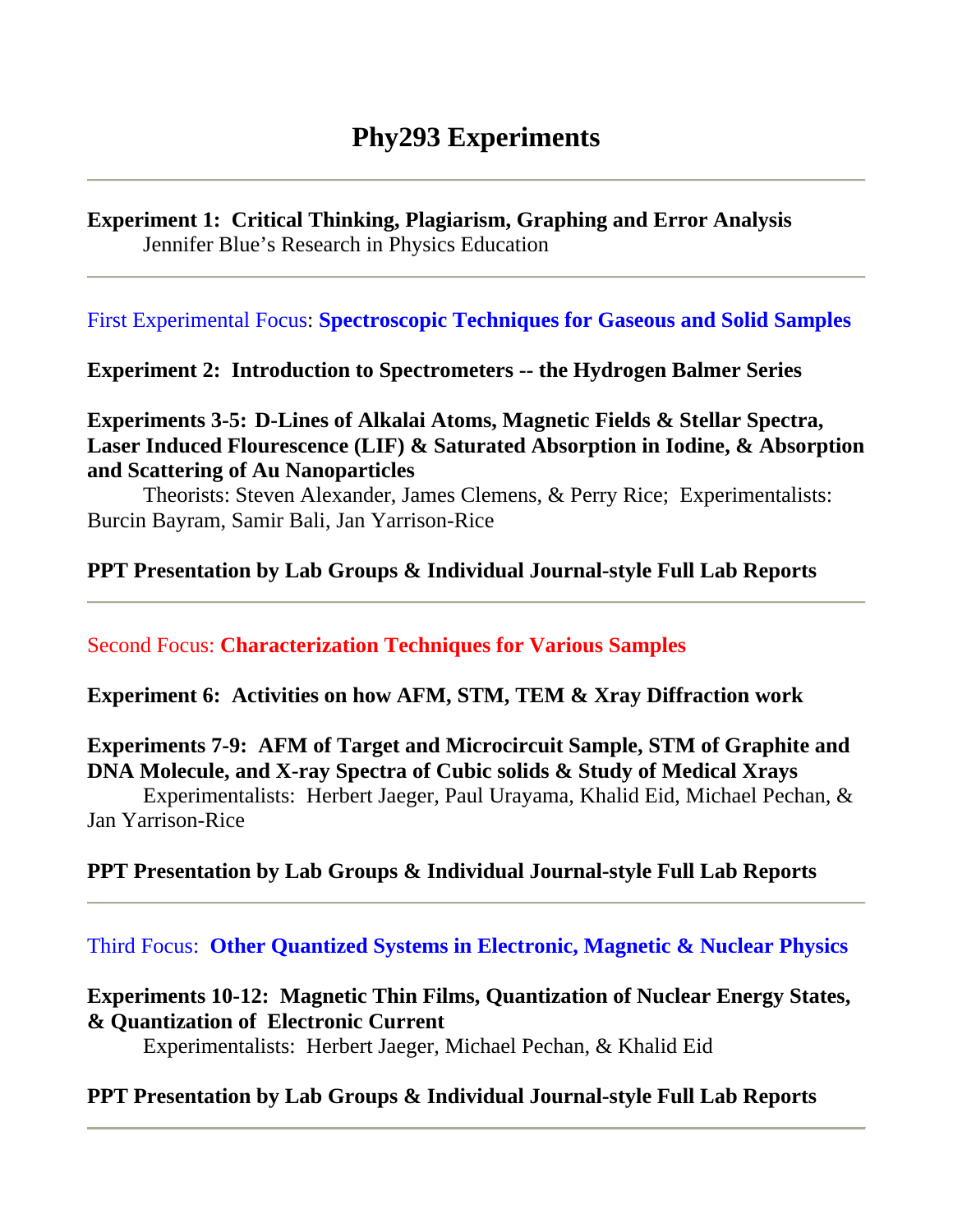# **Assessing Student Learning in Phy 293 Frontiers in Experimental Contemporary Physics [or] The Research Model = Critical Thinking**

Developed by Herbert Jaeger & Jan Yarrison-Rice Physics Department Miami University, OH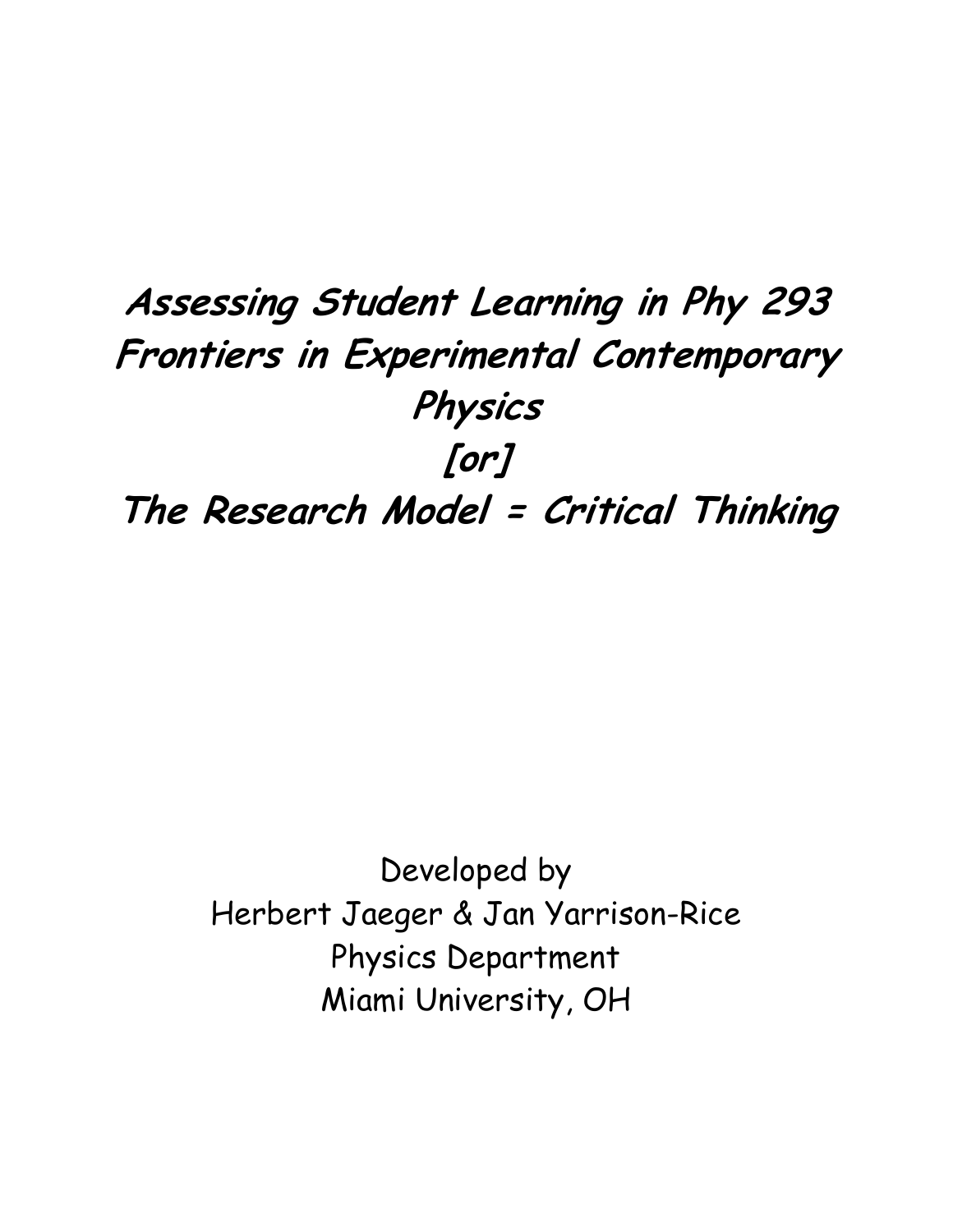# **Project Began in Fall 2006 Assessing Student Learning In Phy293: Frontiers in Experimental Contemporary Physics**

#### **Herbert Jaeger & Jan Yarrison-Rice**

#### **Pedagogical Approach:**

We began our project with the goal of assisting students to develop critical thinking skills. What began with adjusting 3 labs in the semester (out of 12 total) to have more depth and questions with a higher complexity level, i.e. which required critical thinking to be successful, soon changed into a serious revision of the course as a whole. As described in the Course Syllabus, we view the steps one takes in fundamental research as being, in fact, critical thinking skills.

 By 2010 we began teaching Phy293 using a research model throughout the semester. We looked at the different research that faculty were conducting and chose experiments which were directly related or were first steps in understanding the ongoing research in the Department. We found common instrumentation, data analysis approaches, or research topics and developed experiments that took advantage of faculty expertise. Different faculty were consulted and assisted in the individual write-ups for particular experiments. We then edited them to fit our perceived ability of second year students to develop the skill sets necessary to conduct and understand the experiments. Lastly, we grouped like experiments together as described in detail in the course syllabus.

 In a given semester, we can assess student learning by applying a general grading rubric to the journal-style full reports and the PPT presentations. We also survey student perceptions both with written anonymous surveys and with class discussion at the end of the course. The written questions keyed into the students' learning and study habits as well as the effectiveness of the learning environment, while the full class discussions provided detailed feedback for course improvements of a different type.

 Students were surprisingly open to comment on their likes and dislikes. - What they feel worked well in the course and what suggestions they had to improve things. A single student comment often lead to a full class discussion with ideas bouncing back and forth. This provided us with a better, more fluid and more in-depth commentary to base improvements upon for the next semester the course was offered.

#### **Analysis of our project:**

 1. Assessment of student lab write-ups was accomplished by using the **Scientific Inquiry** Rubric for Assessing Students' Critical Thinking Skills which was written by B.A.P. Taylor, Faculty Associate for Assessment, Miami University, Spring 2005. See Table 1A. This rubric was based on a more general critical thinking rubric from U. Washington. It used categories that were more specific to the scientific enterprise, in particular science research, to study student learning.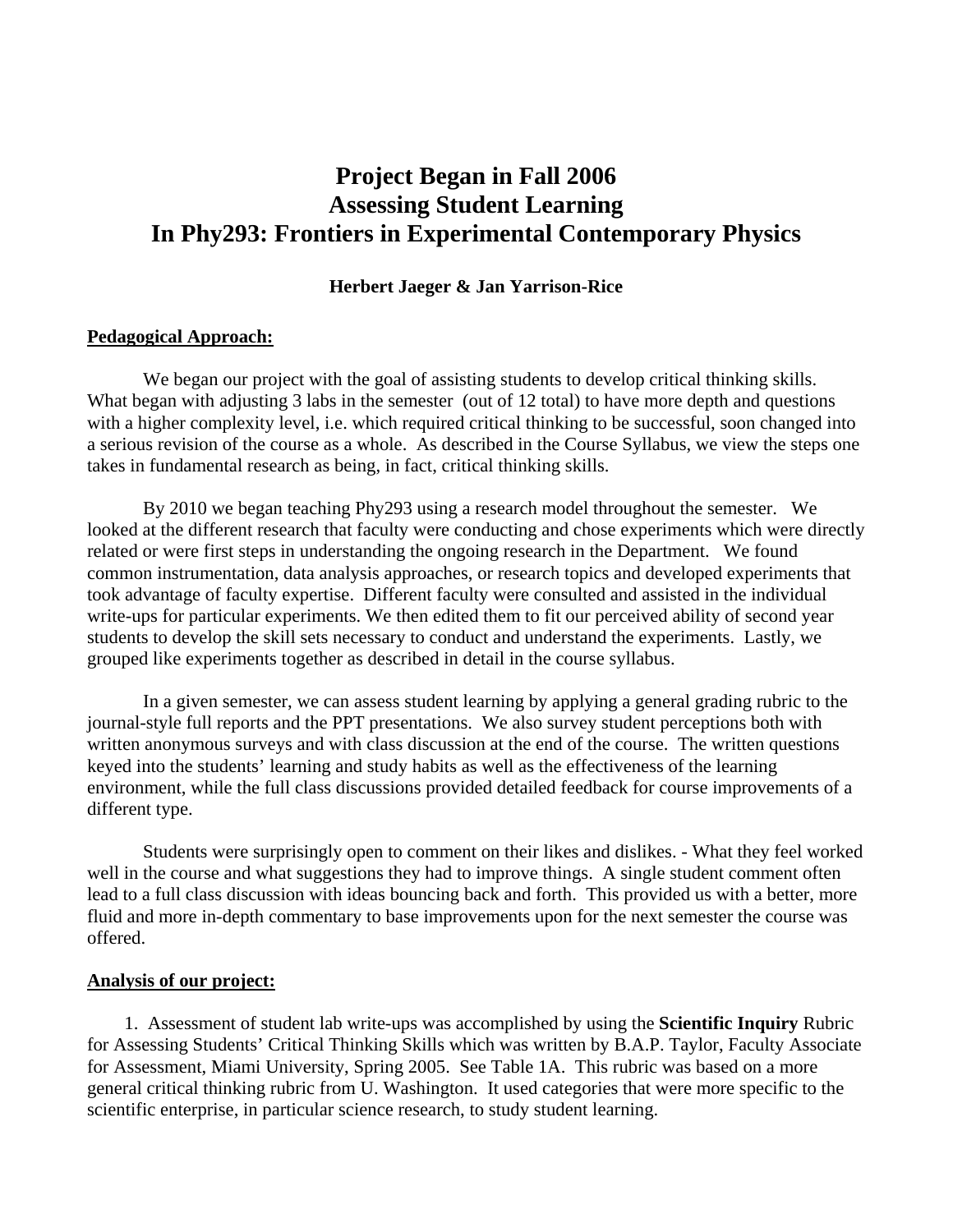For Phy293 we modified two entries in the Scientific Inquiry Rubric. The original rubric was written for advanced labs and for students working in research labs to complete a research capstone experience (Table 1A). Because Phy293 is a 2nd year undergraduate course in which students have only 2 hours to complete a particular experiment in the lab (after a 1 hour lecture earlier in the week), some entries in the rubric were not appropriate for the Phy293 setting and were changed as noted in the Table 1B.

 The rubric is scored using a student's written or presented work on a scale of 4. Half steps are allowed in the assessment, so scores can vary from 0 - completely lacking to 1.5 to 3 for instance.

- a. Completely lacking was assigned a 0.
- b. Inadequate development 1
- c. Minimal development 2
- d. Moderate development -3
- e. Substantial development 4
- 2. We used a Student Survey about the class as seen in Table 2.

 Students were asked a total of 15 questions about the course. We have questions about our extra discussion times before lab lecture each week and their impressions of how helpful the discussions were in promoting critical thinking. Obviously the survey can be modified in a number of ways to study whatever areas of inquiry or your course you might have for your own lab class.

On the survey we found the following trends to be interesting:

- Students reported that they seldom prepared rough drafts of their reports before the discussion in class.
- Students did not want to have rough drafts required.
- The course received high scores on questions about how useful the discussion had been to increasing their understanding of the experiments and underlying physics, and to better interpretation of experimental results.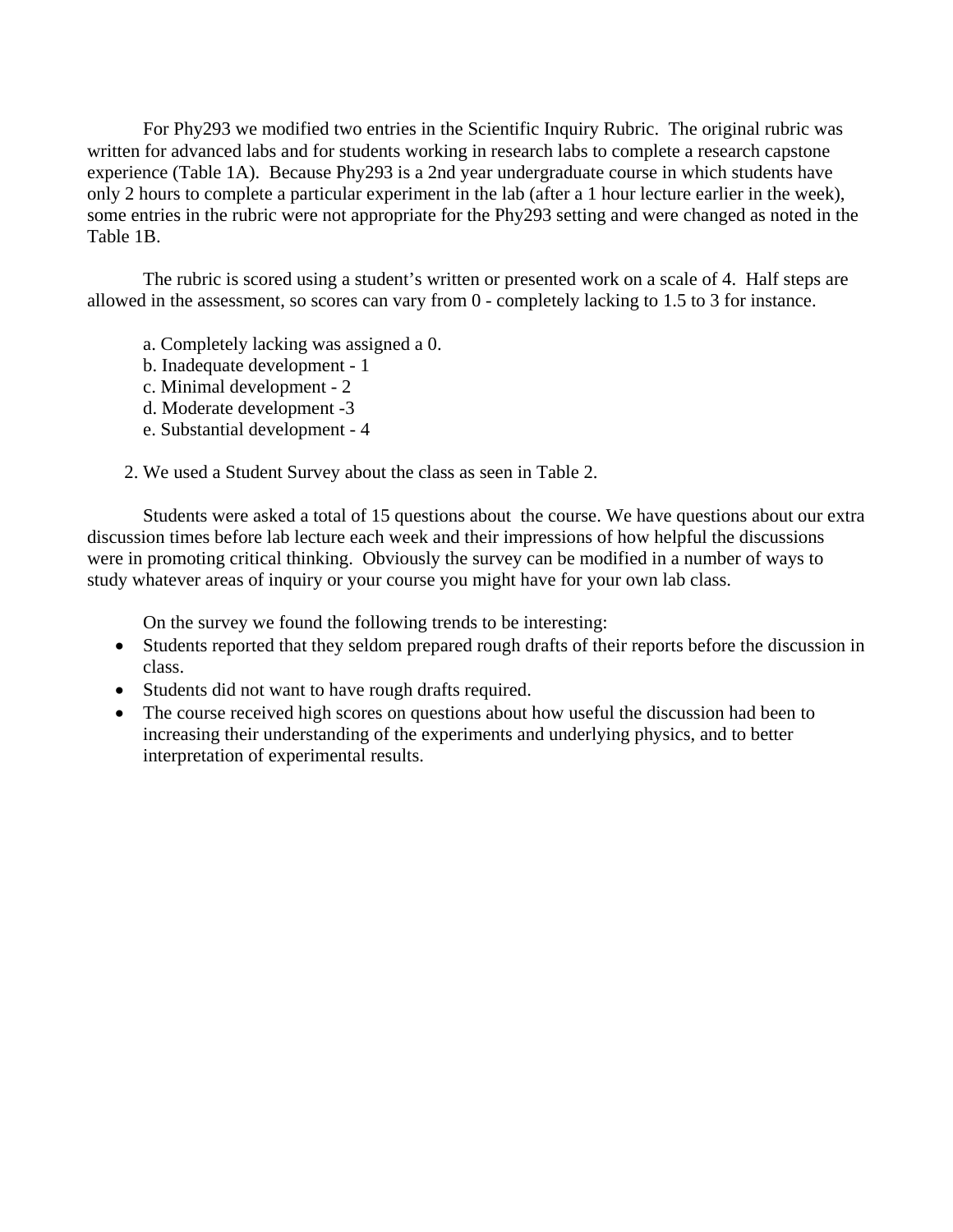#### **Table 1A: Original Scientific Inquiry Rubric for Upper Level Undergraduates**

- 1) Identifies and summarizes the problem/question to be investigated.
- 2) Identifies existing, relevant knowledge and views.
- 3) Uses appropriate equipment and experiments to collect data.
- 4) Analyzes data in an appropriate manner.
- 5) Draws sound inferences and conclusions from data.
- 6) Reflects on own work to assure that conclusions are justified.
- 7) Suggests steps for further inquiry.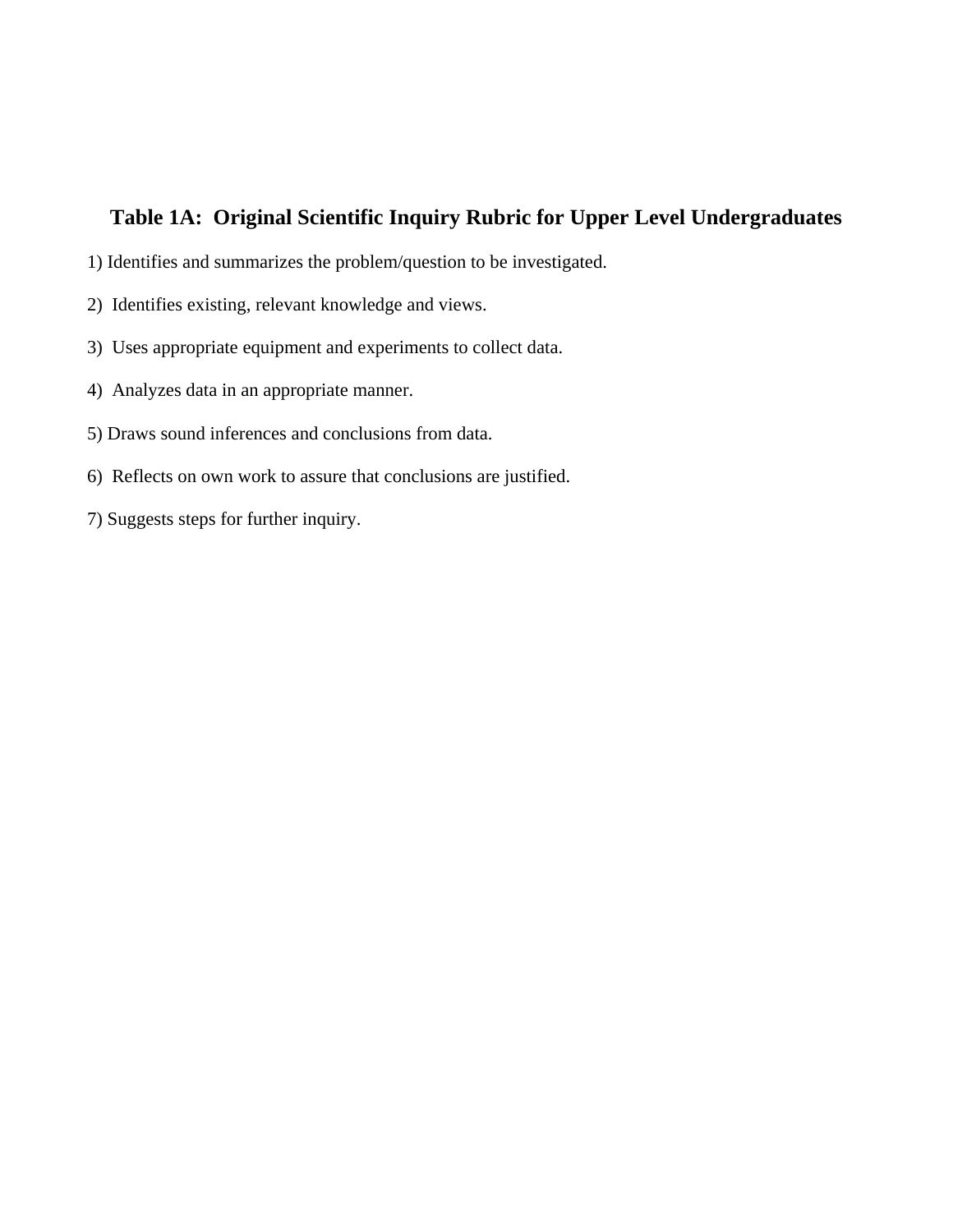## **Table 1B: Assessment Rubric as Revised for Phy293 - a 2nd Year Lab Course**

**1) Identifies and summarizes the problem/question to be investigated** 

**2) Identifies existing, relevant knowledge and views** 

#### **3) Understands how equipment works to collect data - for instance, system calibration, resolution, sources of error, ways to reduce systematic error**

*This rubric entry was changed due to the manner Phy293 is setup -- e.g. experiments are already setup prior to students coming to lab since 2 hours is not enough to setup and run experiment and begin data analysis. Also we are just starting to show students research methodology, so they are really novices in this advanced lab situation.* 

#### **4) Analyzes data in an appropriate manner**

#### **5) Draws sound inferences and conclusions from data**

#### **6) Reflects on own work to assure that conclusions are justified**

*We found that students were not generally ready to make this intellectual step in the 2nd year*

#### **7) Ways to improve the Experiment -- these needed to be a substantive thought about the instruments, error, calibration or resolution. Also thoughts about analysis methods would satisfy this step.**

.

*Here the student's suggestions for improvements to the experiment was considered sufficient for 2nd year students and the lab style. Students were not always thinking in the direction of the original rubric which was more in tune with the advanced students laboratory experience level.* 

Scoring Scale: 0 - completely lacking

- 1 inadequate
- 2 minimally developed
- 3 moderately developed
- 4 substantially developed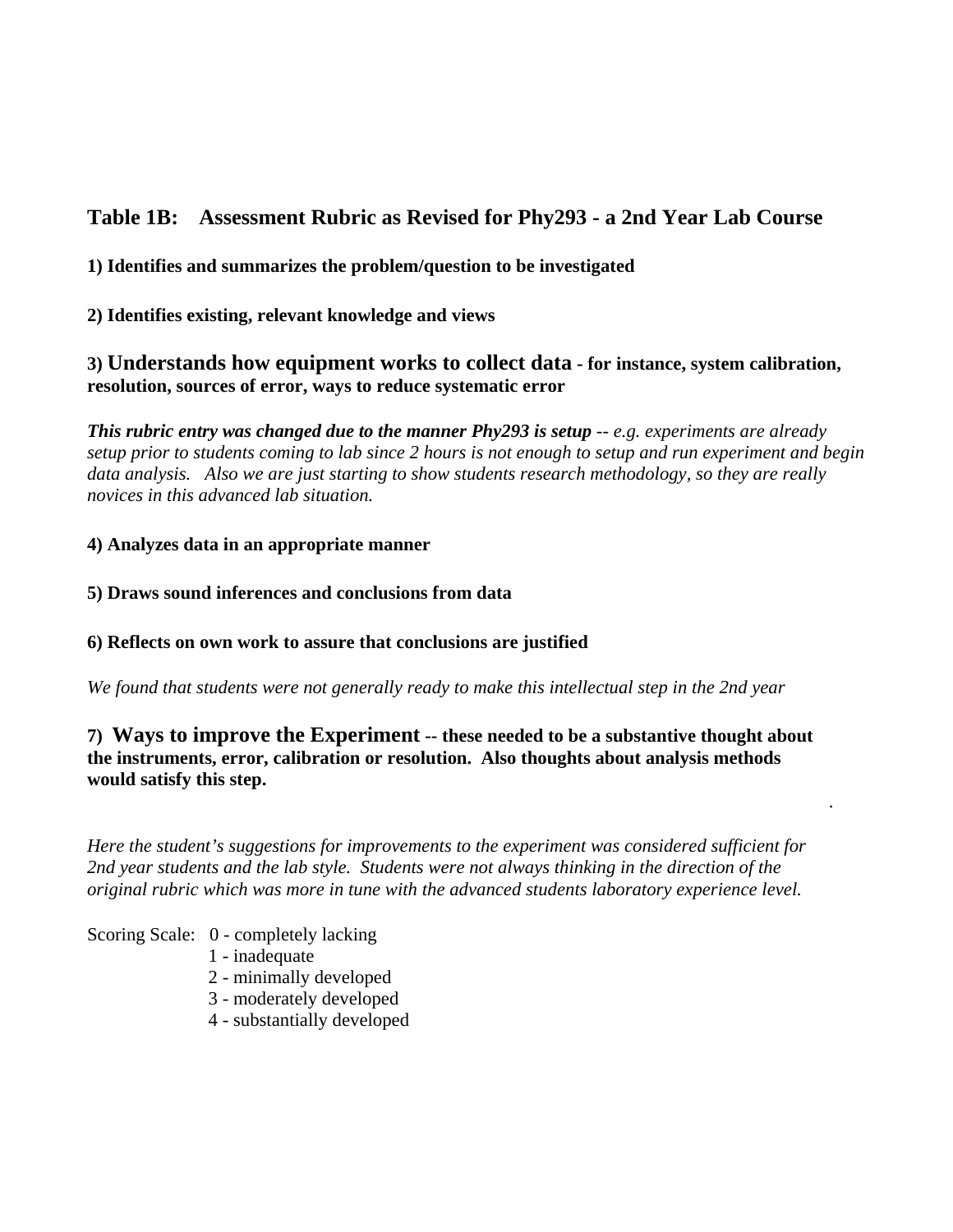#### For instance, in **Category 1: Identifies and summarizes problem/question to be investigated**

**Inadequate:** Question identified is too broad or vague to relate to the experimental design.

**Minimal:** Has identified an appropriate question, but lacks a clearly stated hypothesis. Experimental plan is present in a broad outline, but lacks specifics.

**Moderate:** Uses prior knowledge to identify a question to be studied. Has a clearly stated hypothesis. Breaks the question down into smaller steps but may not identify which parts of the experiment or analysis will address these steps.

**Substantial:** Uses prior knowledge to identify a question to be studied. Has a clearly stated hypothesis. Breaks the question down into smaller steps, and is able to identify which parts of the experiment or analysis will address these steps. Can see some of the subtleties or complexities that will come up in the experiment.

 This should provide the flavor we used to describe each of the 7 critical thinking skills as evidenced in the Phy293 Frontiers in Experimental Contemporary Physics laboratory course.